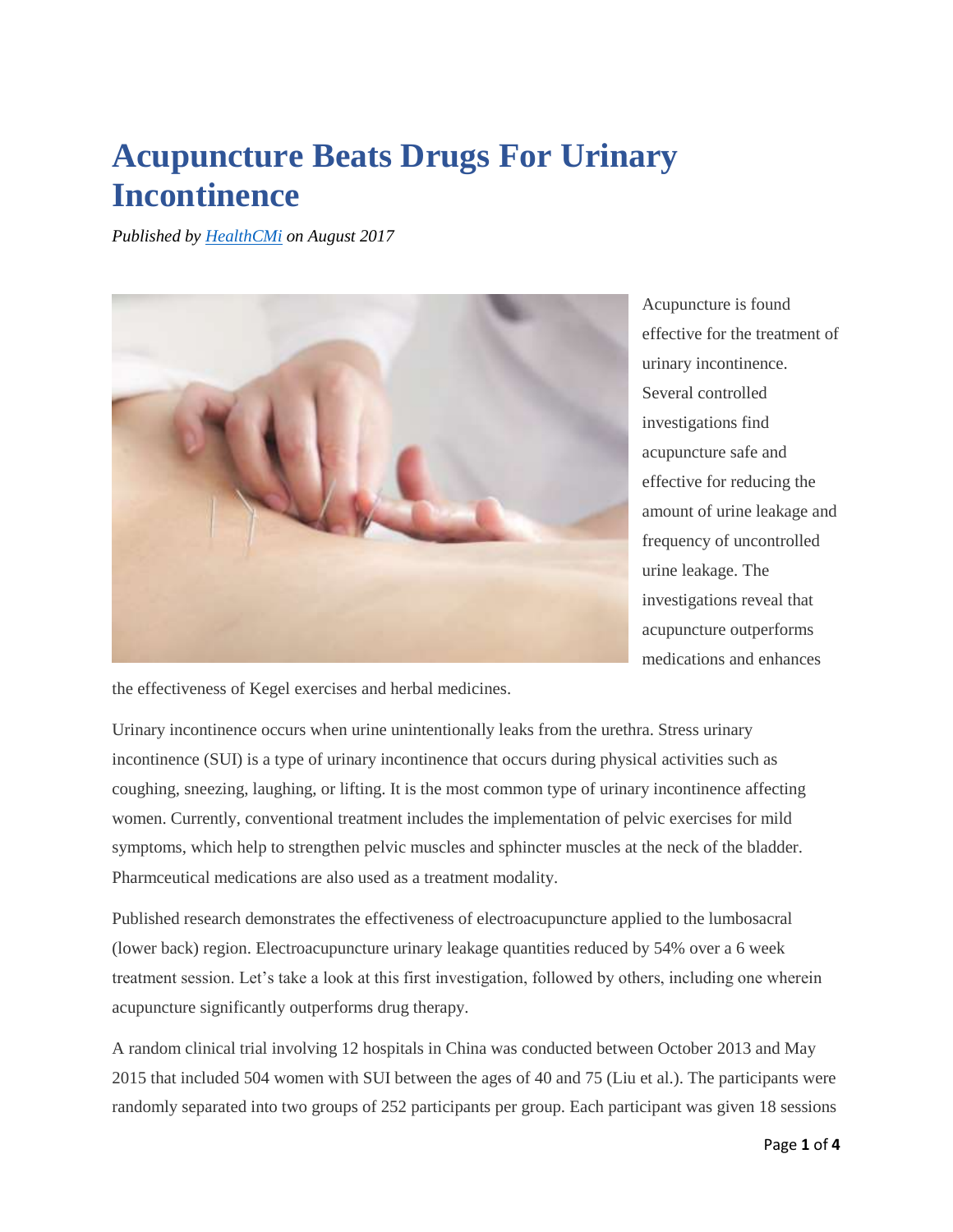of over 6 weeks. One group received electroacupuncture sessions involving the lumbosacral region, while the other group received sham electroacupuncture sessions, where no equipment pierced the skin at sham acupuncture points. The acupuncture points used in the study were BL33 (Zhongliao) and BL35 (Huiyang).

The results of the treatments were measured as urinary leakage amounts (determined by weighing a pad wore by participants) and urinary leakage frequency within 72 hours, reported by participants. Out of the 504 participants, 482 patients completed the treatment. In terms of leakage amounts, prior to the sessions, the mean urine leakage was 18.4 g for the electroacupuncture group and 19.1 g for the sham electroacupuncture group. Liu et al. note, "At week 6, the electroacupuncture group had a greater decrease in mean urine leakage (-9.9 g) than the sham electroacupuncture group (-2.6 g) with a mean difference of 7.4 g (95% CI, 4.8 to 10.0;  $P \le 0.001$ )." In terms of the frequency of incontinence episodes within 72 hours, prior to the sessions, the incontinence episodes were 7.9 for the electroacupuncture group, and 7.7 for the sham electroacupuncture group. At week 6, the electroacupuncture group averaged 1 less incontinence episode than the control group.

The probability of treatment related incidence was insignificant. The incidence of treatment related adverse events was 1.6% in the electroacupuncture group and 2.0% for the sham control group, and all events were classified as mild. Additionally, the effect treatments after completion of the sessions was maintained for an average of 24 weeks for patients receiving true electroacupuncture. Based on the data, the researchers concluded that treatment with electroacupuncture applied to the lumbosacral region results in less urine leakage and episodes of urine incontinence, and acupuncture is considered to be refined, accurate, and safe.

In related research, researchers from Xinjiang (China) compared the effects of electroacupuncture treatment with drug treatment. A randomized clinical trial of 100 female participants with mild to average level SUI were separated into two groups: eletroacupuncture treatment and drug treatment. The treatments were administered over three 10 day sessions. The drug treatment group was given 2.5 mg of midorine hydrochloride tablets, 3 times per day. The eletroacupuncture group was treated with mid-intensity electrostimulation. The acupuncture points used in the study were:

- BL33 (Zhongliao)
- BL32 (Ciliao)
- BL23 (Shenshu)
- BL35 (Huiyang)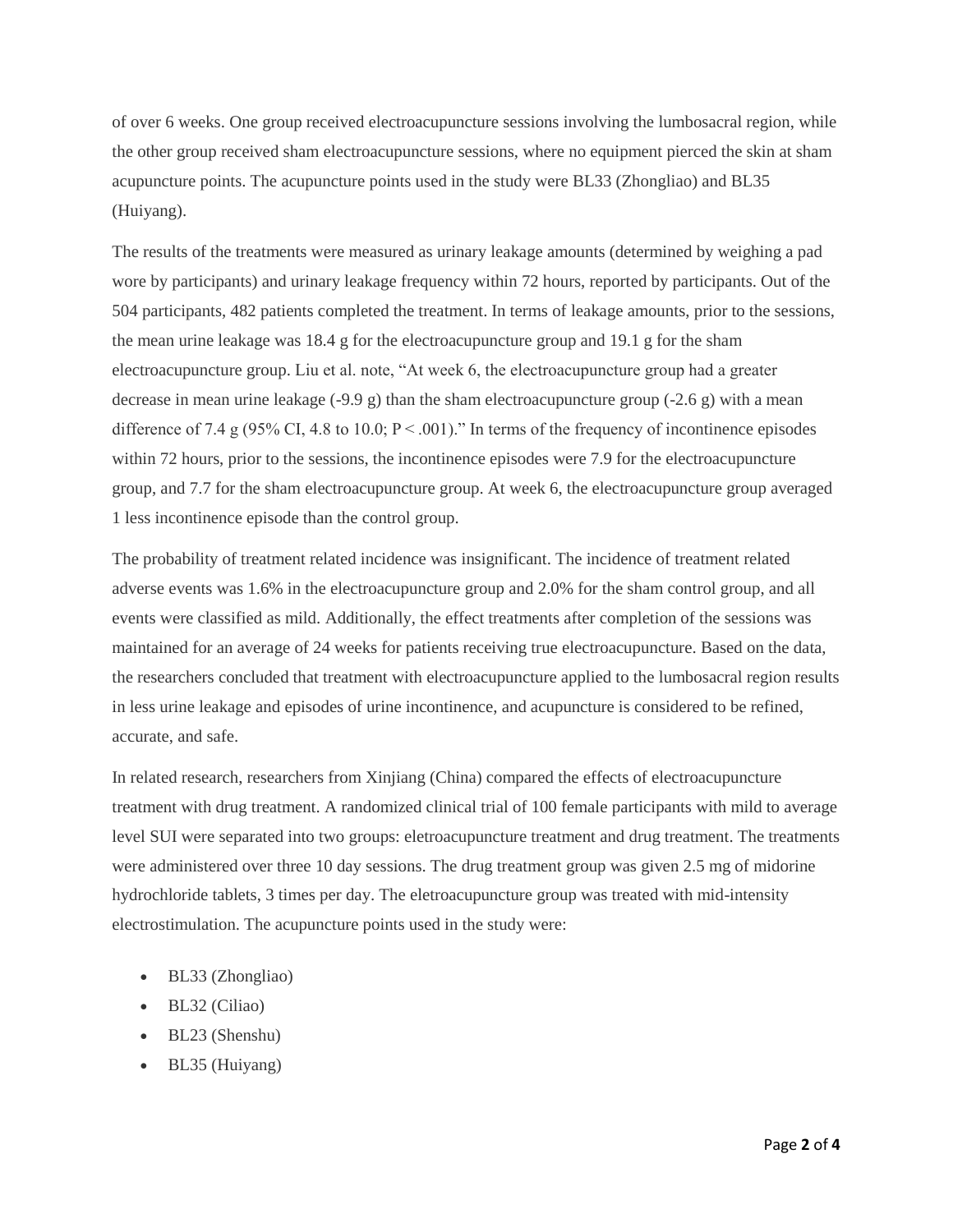The results demonstrate that the short-term complete recovery rate for the electroacupuncture group was 20%. An additional 54% of participants showed signs of significant improvements. The short-term complete recovery rate for the drug group was 10%. An additional 24% demonstrated significant improvements.

Yang Wang et al. note that acupuncture points from other regions of the body are also effective in helping alleviate or cure the symptoms of SUI. According to traditional Chinese medicine theory, SUI is mainly caused by "deficiency of qi (energy flow) of the kidneys, which will lead to the bladder's failure to control urine (Wang et al.)." Acupuncture regulates qi and helps with recovery of bladder and kidney functions. The research of Wang et al. compared a group receiving abdominal region acupuncture with a group performing Kegel exercises. The acupuncture points in the study were as follows:

- CV12 (Zhongwan)
- CV10 (Xiawan)
- CV6 (Qihai)
- CV4 (Guanyuan)
- KD13 (Qixue)

The results demonstrate that acupuncture significantly decreases maximum and average urinary speed during SUI, and increases the pressure of urethra closure and functional urethra length, indicating that abdominal acupuncture effectively treats SUI symptoms.

Researchers have also shown that acupuncture techniques, when combined with muscle strengthening exercises such as pelvic floor Kegel exercises, drug and herbal treatment such as Jin Gui Shen Qi Wan, Gi Ji Kidney Nourishing tablets, calcium, magnesium, vitamin C, etc. have led to improvements and recovery from SUI. In one example, Yan Cui's research randomly divided 94 female participants into two groups. Group 1, the treatment group, received electroacunpuncture at BL26 (Guanyuanshu) and BL35 (Huiyang) and also Chinese herbal medicine (Jin Gui Shen Qi Wan). A control group received only Jin Gui Shen Qi Wan. The results demonstrate an effective treatment rate of 91.7% for the acupuncture plus herbs treatment group and a 52.2% rate for the herbs only control group. This indicates that the combined treatment of acupuncture and Chinese herbal medicine produces superior patient outcome rates to using only one treatment modality as a standalone procedure.